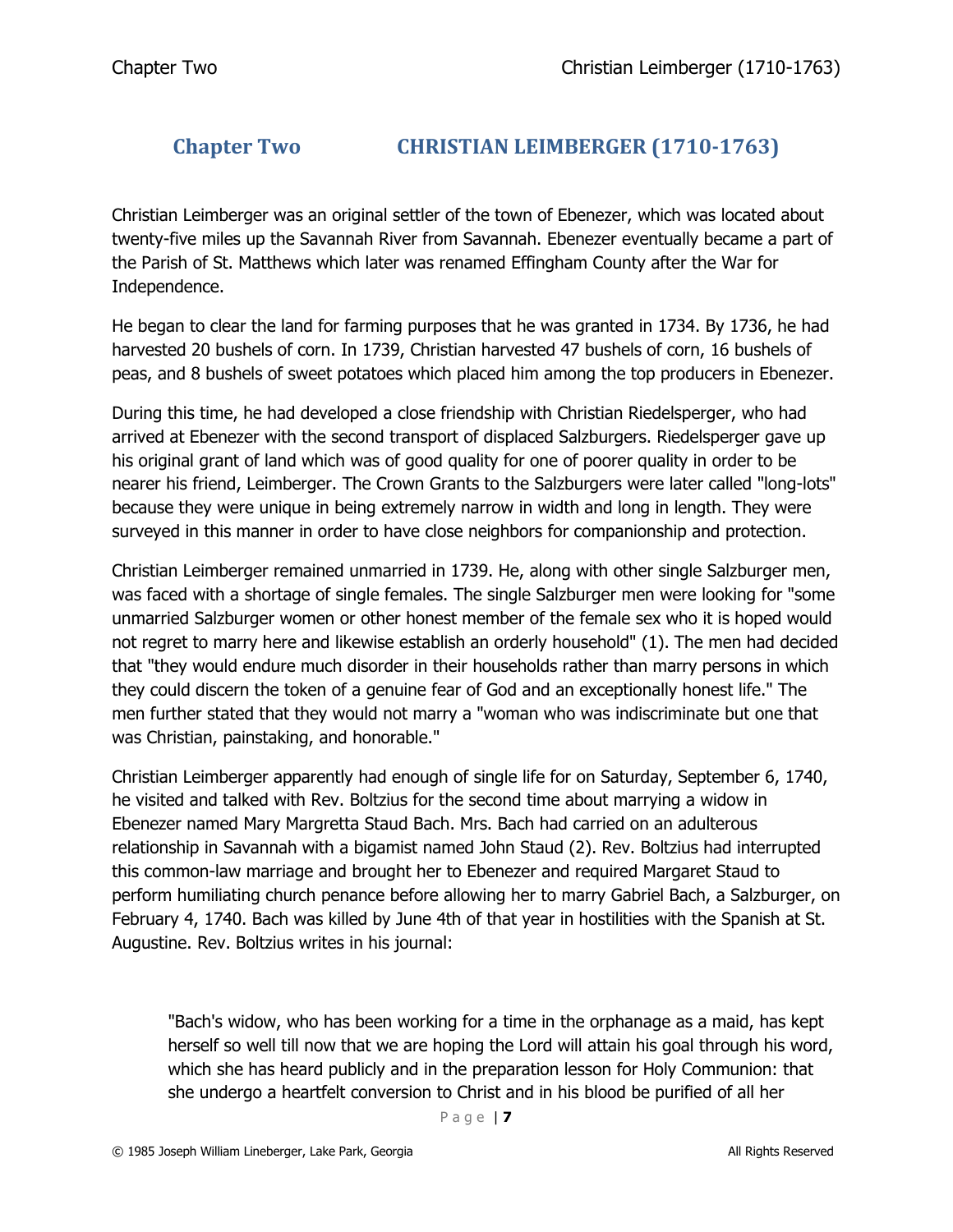recognized and unrecognized sins. A few people have advised Leimberger to take her for his wife, for which purpose he saw me last week and today. It is now certain on both their parts, and tomorrow the banns will be published for them. She has cause to thank God for his solicitude, for in Leimberger she is getting an upright, very capable, diligent, and in his husbandry [farming], clearly blessed man. She has a very tractable mind, is very simple and modest; and therefore I am hoping she will let herself be steered towards everything good by Leimberger, who is quite knowledgeable in all matters, and will become a real help meet to him." (3)

Apparently, Rev. Boltzius had a high regard for Christian Leimberger not only for his piousness but for his industriousness.

"Mr. Thilo accompanied me to the devotional hour on the plantations because he wished to visit a child injured in its foot, to take some exercise on account of his current weakness, and to view the mill construction. He is amazed, as we are, at the extensive and very constant and also blessed labor of our Salzburgers; and he can now conceive better than before that the mill will be completed under divine blessing. At the same time the total of sawn boards was indicated to me: there were in all 2,134 feet, which Leimberger and Schweiger alone had cut with great industry. Today these two gallant workers were busy moving earth like the others, which can well rouse the rest to similar diligence." (4)

Christian Leimberger married Mary Margretta Staud Bach, from Saarbrucken in the Palatine, on December 6, 1740 (5).

Christian must have prospered in farming since he was able in 1750 to have a servant in his employment named Martin Burckhart. In addition, his wife presented him with a third child. On November 15, 1750, he received a second Crown Grant which consisted of 100 acres of land which was the third part of a grant originally intended for the Reverend Lemke. By 1755, he and his wife had four children. Grief struck their home in the early summer of that year as Christian and Margaret lost two sons, John and Jacob, within a month's time (6).

In April of 1757, Christian received a third Crown Grant consisting of 100 acres of land in the Mile [Mill] District of St. Matthews Parish and a second town lot in Ebenezer # 6. The following petition for land is very interesting because it shows that Christian and Margaret Leimberger had two children in addition to the two that died.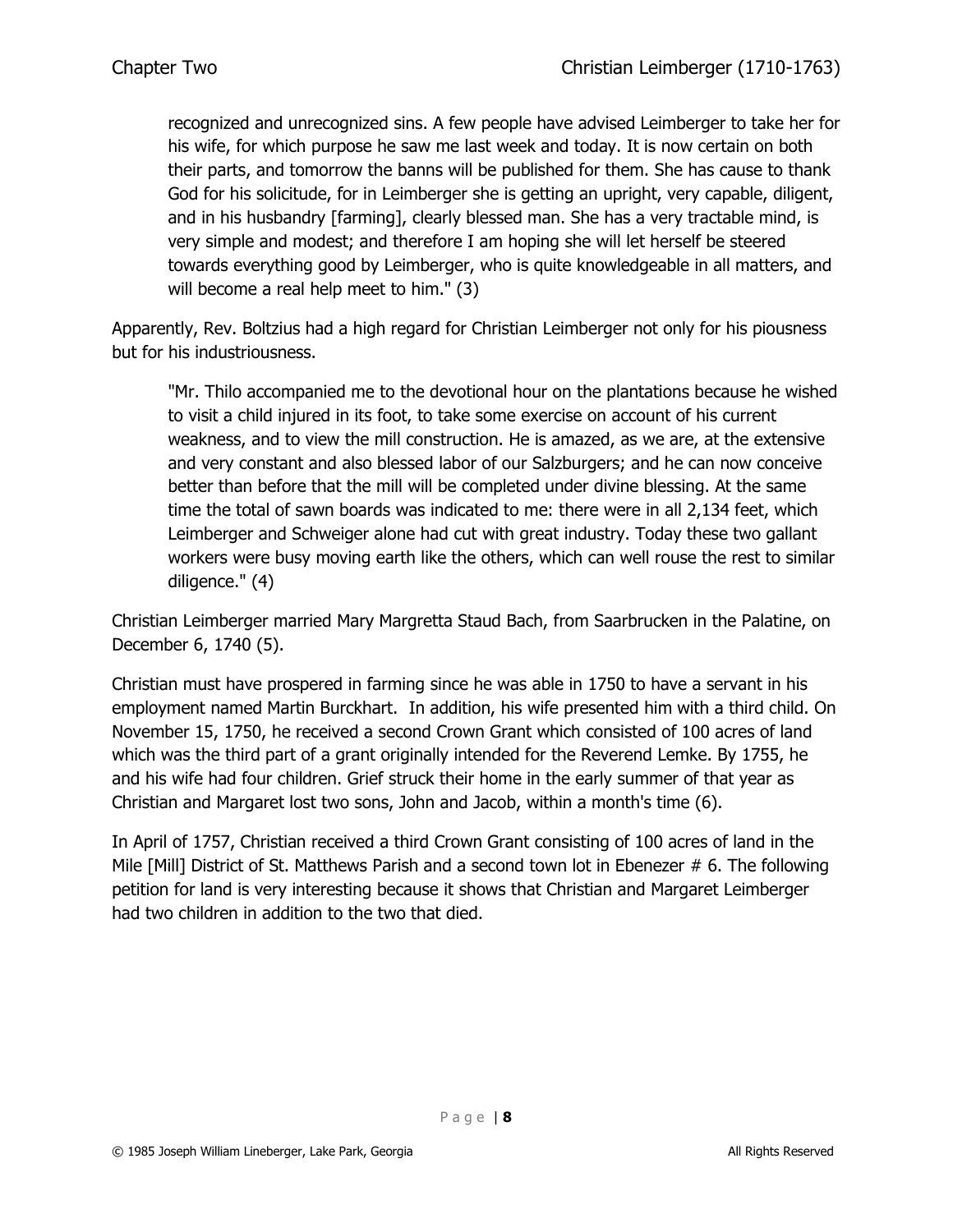## "December 1758

Read a petition of Christian Leimberger setting forth that he had been many years in the province, had had but one hundred Acres of Land granted him, and was desirous to obtain an additional tract having a wife and two children[.] Therefore Praying for one hundred Acres upon Mill Creek Ebenezer adjoining the lands heretofore granted him Which if granted he engaged to Cultivate and improve the same." (7)

Following the petition, a fourth Crown Grant consisting of 100 acres of land in the St. Matthews Parish was received by Christian Leimberger. The third and the fourth grants joined each other just west of the Augusta Road. At some time during the next four years that preceded his death, he received a fifth Crown Grant of land consisting of 200 acres of land in St. Andrews Parish. In all, Christian received 550 acres of land through grants.

Early in the morning on July 22, 1763, Christian Leimberger died and was buried on the same day (8). It is not known at this time where he was buried. He could have been buried in the Ebenezer, Zion or in the Plantation Cemetery which was located on his third grant of land. He had allowed the Salzburger [Jerusalem] Congregation the privilege of interring their dead in this small cemetery [two acres] but had never given the Congregation a deed to it (9).

His widow, Mary Margretta Leimberger, applied for her first husband's [Bach] property in April of 1764. Later that month, she received a temporary grant of Gabriel Bach's property which consisted of a "Town lot in Ebenezer Number 4 in the third row seventh Tything , and East of the center street with a Garden Lot thereunto belonging situate West of the town for which no grant had passed" (10). No further record of Margaret can be found at this time.

Christian and Mary Margretta Bach Leimberger had the following known children:

- 1. Anna Margretta, born ca. 1741, married Peter Janson on July 31, 1764. (11). She applied for a widow's lot in Ebenezer in October of 1765. (12).
- 2. Christian Israel, born ca. 1743, married Appollonia Daumer on August 28, 1764. He died in the Fall of 1780.
- 3. John, born 1750, died peacefully on April 30, 1755 (13).
- 4. Jacob, born ca. 1752, died on June 29, 1755 (14).

## References

- 1. G. F. Jones, ed., Detailed Reports on the Salzburger Emigrants Who Settled in America, Vol. V, (Athens, Georgia: University of Georgia Press, 1738. pp. 320-321).
- 2. Ibid, Vol. VII, 1740, pp. 7-8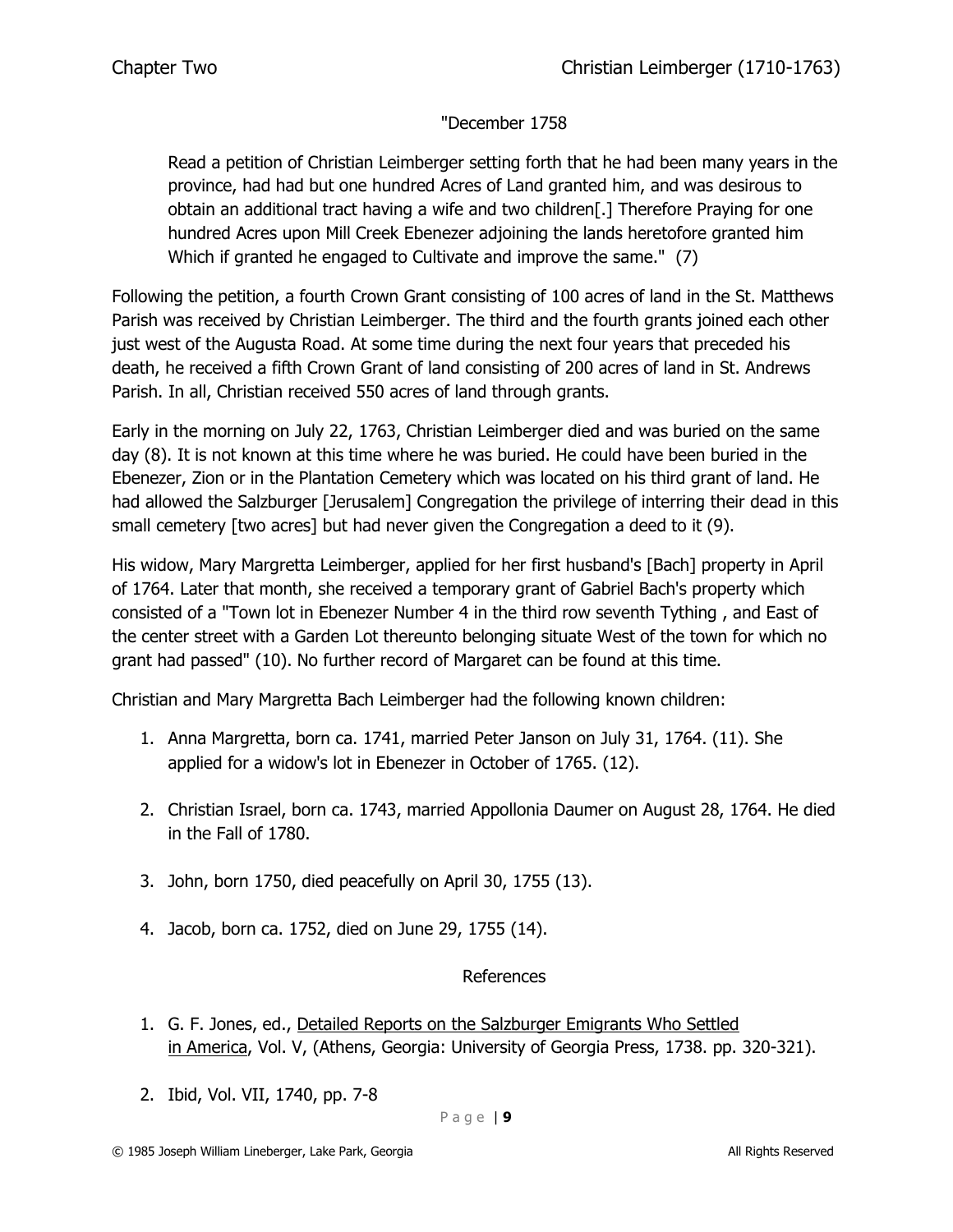- 3. Ibid, Vol. VII, 17 40, p. 230
- 4. Ibid, Vol. VII, 1740, p, 242
- 5. Ibid, Vol. VII, 1740, p. 8
- 6. C. A. Linn, Ebenezer Record Book, (Savannah, Georgia: Braid & Hutton, 1929. p. 85).
- 7. A. D. Chandler, ed., The Colonial Records of Georgia (Atlanta, Georgia: Franklin Publishing & Printing Co., 1906, Vol. VII p. 357).
- 8. C. A. Linn, Ebenezer Record Book, (Savannah, Georgia: Braid & Hutton, 1929. p. 94).
- 9. Georgia, Effingham County Deed Records, Vol. K. p. 256
- 10. A. D. Chandler, ed., The Colonial Records of Georgia (Atlanta, Georgia: Franklin Publishing & Printing Co., 1906, Vol. IX p. 161).
- 11. C. A. Linn, Ebenezer Record Book, (Savannah, Georgia: Braid & Hutton, 1929. p. 75).
- 12. A. D. Chandler, ed., The Colonial Records of Georgia (Atlanta, Georgia: Franklin Publishing & Printing Co., 1906, Vol. VII p. 433).
- 13. C. A. Linn, Ebenezer Record Book, (Savannah, Georgia: Braid & Hutton, 1929. p. 85).

14. Ibid. p. 85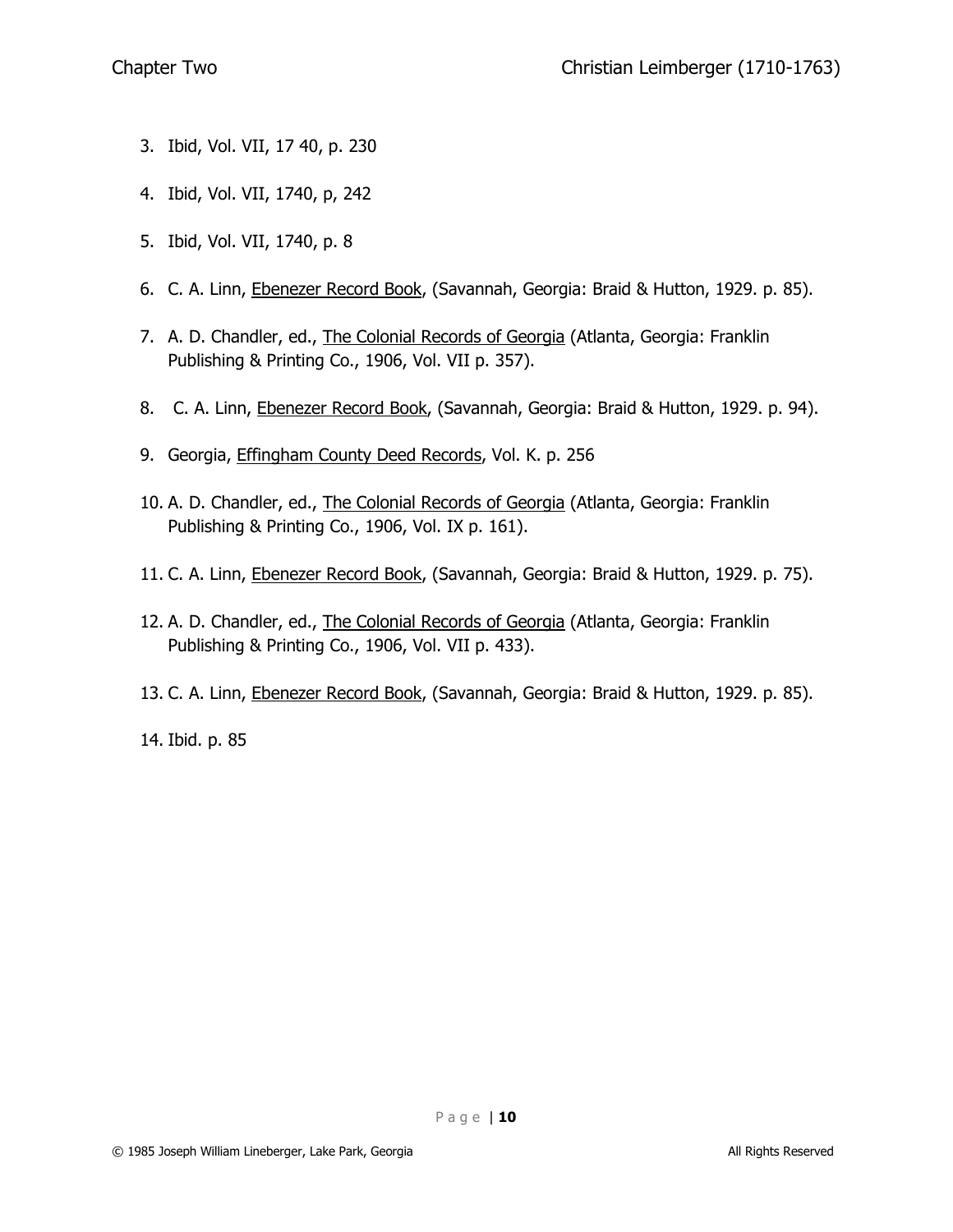The Royal Colony of Georgia